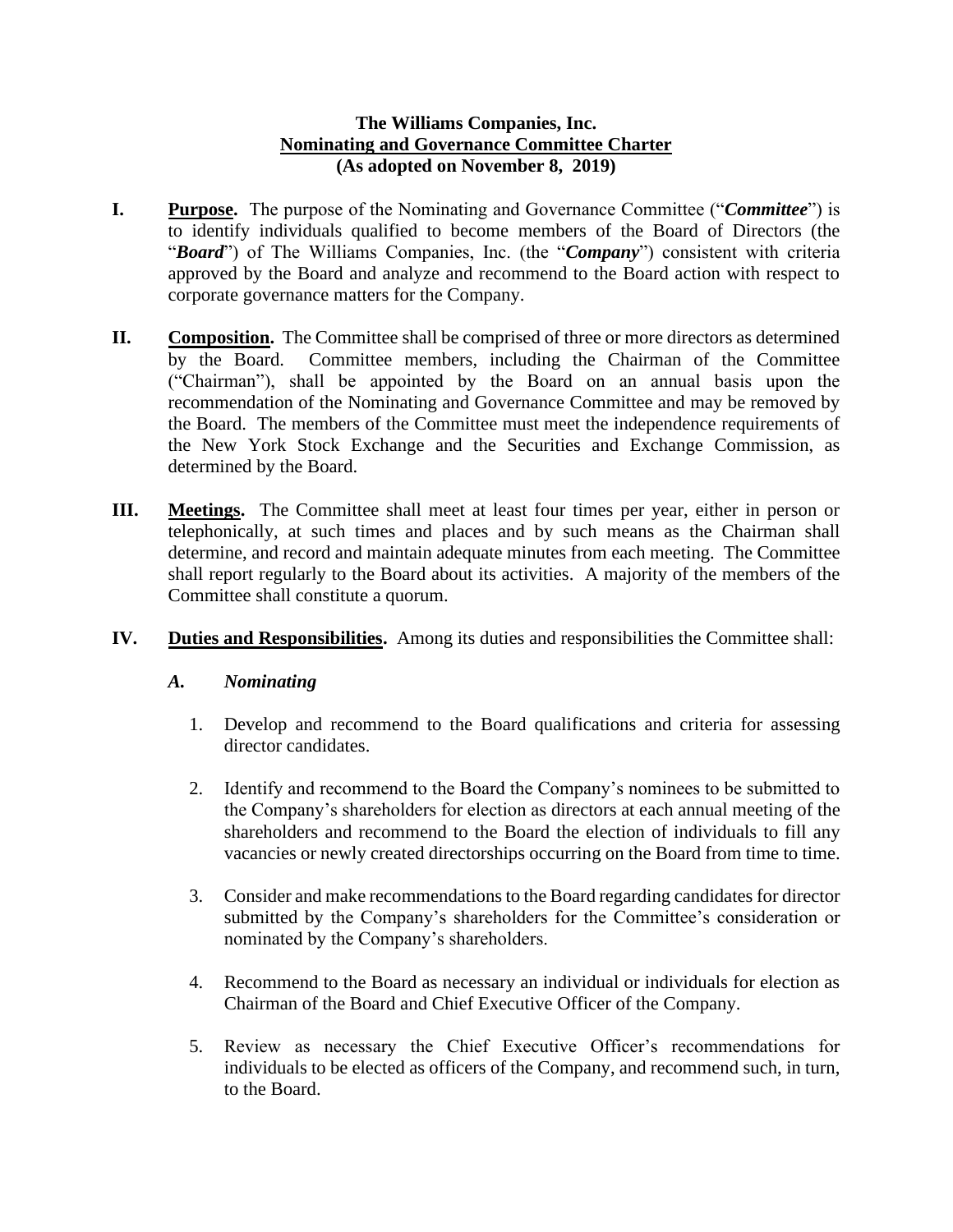6. Review as necessary succession plans for the Chairman of the Board, and the chairman of each standing committee of the Board.

## *B. Governance*

- 1. Take a leadership role in shaping corporate governance of the Company.
- 2. Review the size, structure, and composition of the Board and its committees, including the charters, structure, operations, and reporting of each of the committees to the Board, and recommend to the Board any changes.
- 3. Establish a process for assessing director independence and make recommendations to the Board annually regarding whether each non-management director is independent as defined by the New York Stock Exchange and the Securities and Exchange Commission.
- 4. Recommend annually to the Board, after the review of each member's qualifications, the members for appointment to each of the committees of the Board, including the chairman of each committee, and recommend to the Board the removal of a member from a committee if appropriate.
- 5. Determine if a Lead Director shall be designated, and if so determined, recommend annually or as necessary, to the Board, a director to serve as Lead Director.
- 6. Review any material changes in directors' status, including job changes as provided in the Corporate Governance Guidelines.
- 7. Review at least annually directorships (or positions on similar governing bodies) held by directors and executive officers; provided that such review may take place in conjunction with the annual independence review.
- 8. Develop and recommend to the Board the Company's Corporate Governance Guidelines, review the Guidelines periodically, and recommend changes to the Board as necessary.
- 9. Review the Company's proxy statement with respect to corporate governance matters.
- 10. Review annually the Company's charitable and political contributions.
- 11. Provide oversight and guidance to the Board and its committees regarding environmental, social and governance ("ESG") matters.
- 12. Review annually the Company's insurance policies and indemnification provisions for directors and officers.
- 13. Review as necessary the terms and status of the Company's charter and bylaw provisions regarding shareholder rights and defensive measures.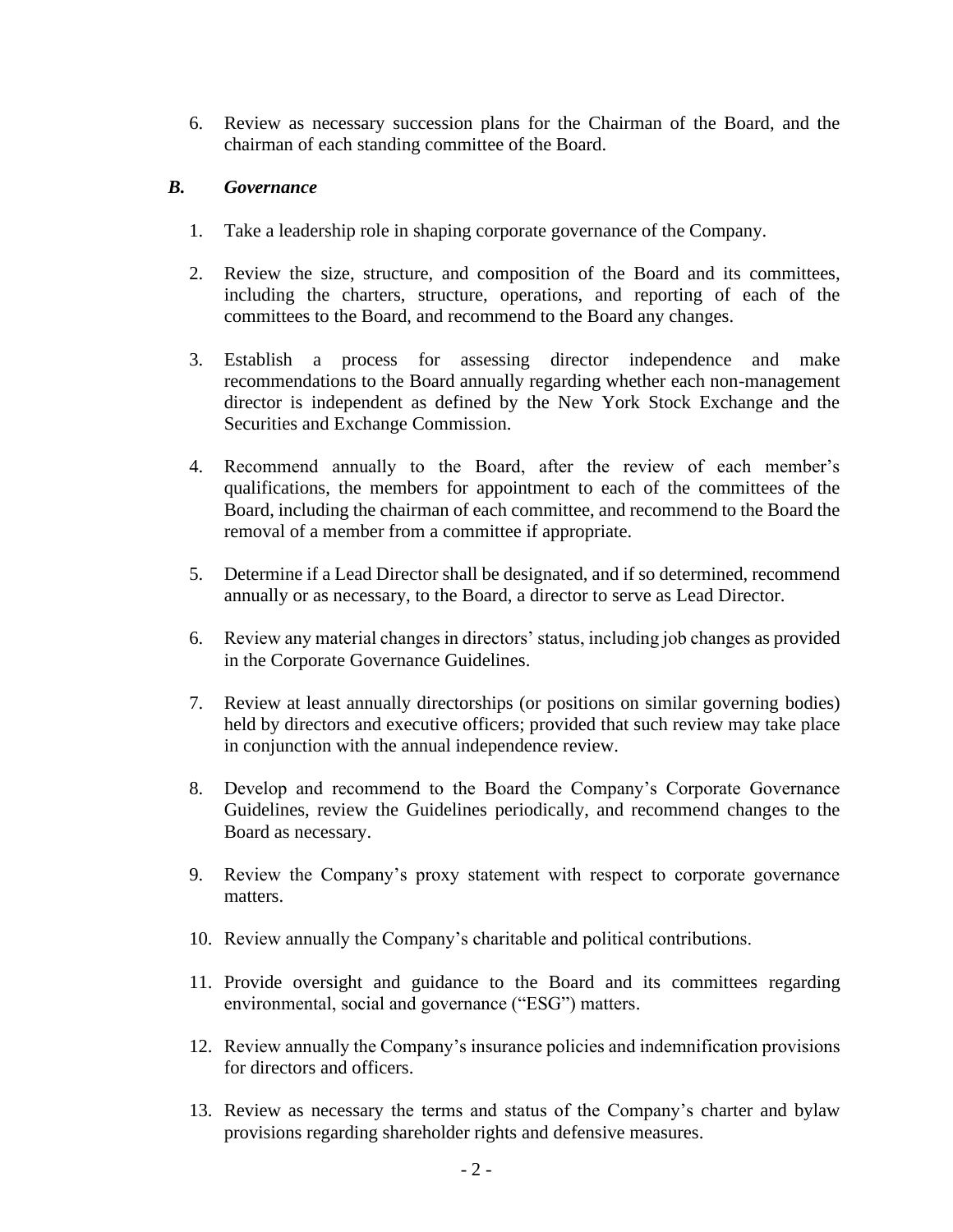- 14. Oversee and review risks relating to the Company's ethics and compliance program, including the Company's codes of conduct, and annually review the codes of conduct, the Company's policies and procedures regarding compliance with these codes, and the results of the Code of Business Conduct and Ethics survey.
- 15. Review top risks identified by the Company's strategic risk assessment process as determined to be in the Committee's subject matter expertise.
- 16. At least annually, meet to review the implementation and effectiveness of the Company's ethics and compliance program with the General Counsel and/or the Chief Ethics and Compliance Officer (if such person is not the General Counsel). Notwithstanding the foregoing, each of the General Counsel, the Chief Ethics and Compliance Officer (if such person is not the General Counsel) and the Manager, Ethics & Regulatory Compliance has the direct authority to report and is authorized to promptly communicate to this Committee or the Audit Committee, as applicable, any actual and alleged violations of the codes of conduct, including any matters involving criminal or potential criminal conduct.
- 17. Annually evaluate the performance of the Committee and report the results of the evaluation to the Board.
- 18. Assess annually the adequacy of the Committee's charter and recommend any changes to the Board.
- 19. Oversee the evaluation of the Board and its committees.
- 20. Review as necessary the performance of individual directors.
- 21. Establish a policy and procedures with respect to related party transactions and review and approve related party transactions that have been determined, in accordance with such policy and procedures to be in, and not inconsistent with, the best interests of the Company and its stockholders.
- 22. Review shareholder proposals and correspondence and recommend to management or the Board, as applicable, proposed Company responses to such proposals and correspondence, including, when necessary, for inclusion in the Company's proxy statement.

Any action duly and validly taken by the Committee pursuant to the power and authority conferred under this Charter shall for all purposes constitute an action duly and validly taken by the Board and may be certified as such by the Secretary or other authorized officer of the Company. The Board shall be informed of any such action.

**V. Outside Advisors.** The Committee shall have the resources and authority to discharge its duties and responsibilities, including retaining outside counsel, search firms used to identify director candidates, and any other advisors as the Committee may deem appropriate in its sole discretion. The Committee shall have the sole authority to retain,